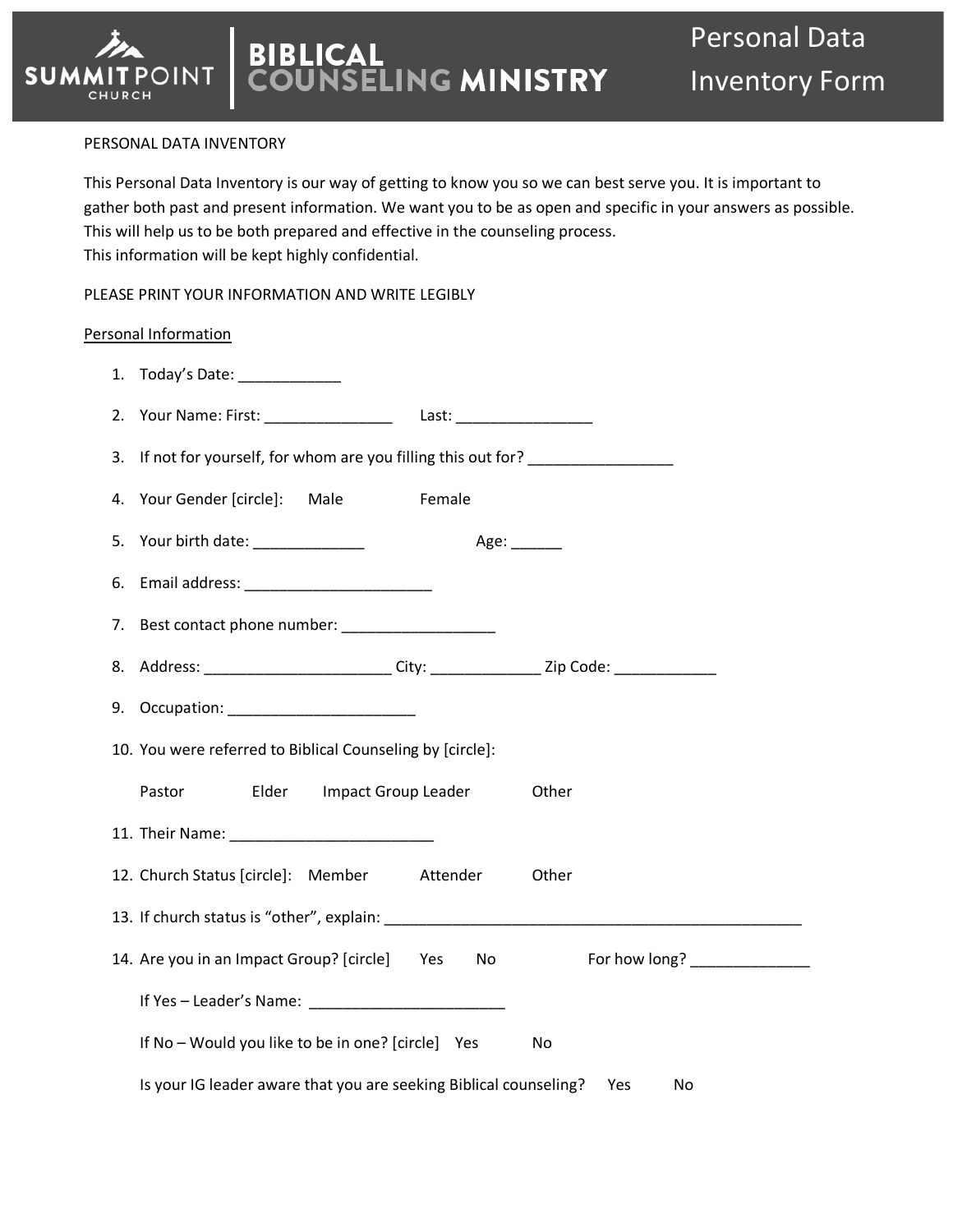# **BIBLICAL<br>COUNSELING MINISTRY**

## Family Information

**SUMMITPOINT** CHURCH

| 15. Marital Status [circle]: Single Engaged                                                       |           |              | Married |         | Divorced |                               | Separated                         | Widow     |
|---------------------------------------------------------------------------------------------------|-----------|--------------|---------|---------|----------|-------------------------------|-----------------------------------|-----------|
| 16. Date of Marriage: _______________                                                             |           |              |         |         |          |                               |                                   |           |
|                                                                                                   |           |              |         |         |          |                               |                                   |           |
| 18. Have you ever been separated? [circle]                                                        |           |              | Yes     |         | No       |                               |                                   |           |
| 19. If "yes", how many times and how long? _____________________________Legal separation? Yes     |           |              |         |         |          |                               |                                   | No        |
| 20. Have either of you filed for divorce? [circle]                                                |           |              | Yes     |         | No       |                               |                                   |           |
|                                                                                                   |           |              |         |         |          |                               |                                   |           |
| 22. Have you been married previously? [circle]                                                    |           |              | Yes     |         | No       |                               |                                   |           |
|                                                                                                   |           |              |         |         |          |                               |                                   |           |
|                                                                                                   |           |              |         |         |          |                               |                                   |           |
| 24. If you have children, please list their names, ages, and if applicable, their marital status: |           |              |         |         |          |                               |                                   |           |
|                                                                                                   |           |              |         |         |          |                               |                                   |           |
|                                                                                                   |           |              |         |         |          |                               |                                   |           |
|                                                                                                   |           |              |         |         |          |                               |                                   |           |
| <b>Health Information</b>                                                                         |           |              |         |         |          |                               |                                   |           |
| 25. General Health [circle]:                                                                      | Good      | Average      |         | Poor    | Other    |                               |                                   |           |
| 26. Do you exercise? [circle]                                                                     | <b>No</b> |              |         |         |          | 4-5x/week 2-3x/week Once/week |                                   |           |
| 27. Type of exercise? [circle]                                                                    | Cardio    |              |         |         |          |                               | Cardio/Weights Weights Team Sport | Other     |
| 28. Do you have problems sleeping? [circle] Yes No Just Recently Depends on Circumstances         |           |              |         |         |          |                               |                                   |           |
| 29. Eating Habits - food choices [circle]:                                                        |           | Very Healthy |         | Healthy |          | Normal                        | Mixed                             | Junk Food |
| 30. Do you drink coffee or caffeinated beverages? [circle]                                        |           |              |         | Yes     | No       |                               |                                   |           |
| 31. Do you drink alcohol? [circle]                                                                | Yes       | No           |         |         |          |                               |                                   |           |
|                                                                                                   |           |              |         |         |          |                               |                                   |           |
| 32. Do you smoke? [circle]                                                                        | Yes       | No           |         |         |          |                               |                                   |           |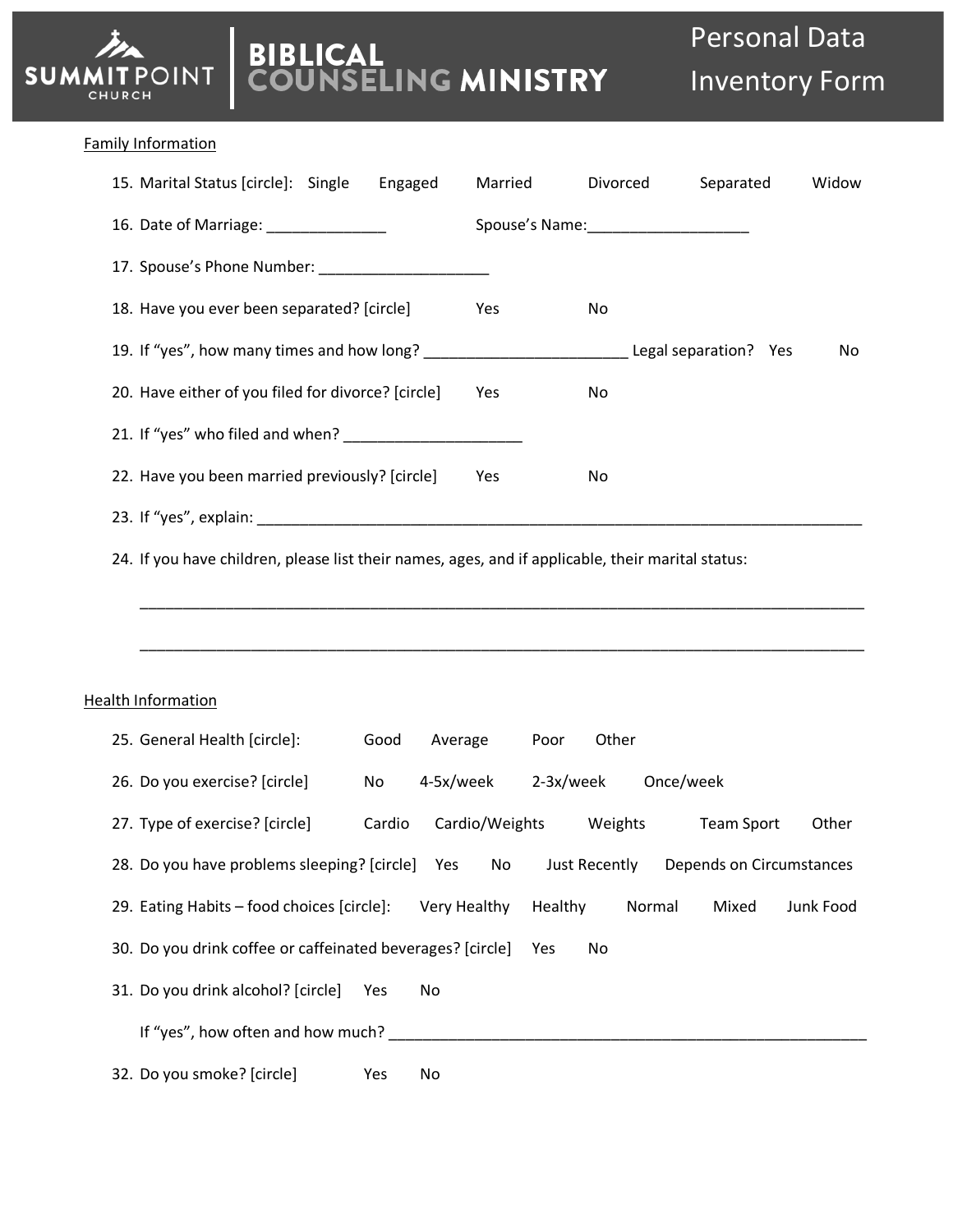

# **BLICAL ING MINISTRY**

33. Would you like to add information to the previous questions?

|  | 34. Do you take prescription medication? [circle] | Yes | No |
|--|---------------------------------------------------|-----|----|
|  |                                                   |     |    |

35. If "yes", please list name, reason for taking it, dosage and how long you've been on it.

*Ex: Crestor, High Cholesterol, 10mg once a day, 2 years.* [please include psychotropic drugs]

| Name | Reason | Dosage | Duration |
|------|--------|--------|----------|
|      |        |        |          |
|      |        |        |          |
|      |        |        |          |
|      |        |        |          |

\_\_\_\_\_\_\_\_\_\_\_\_\_\_\_\_\_\_\_\_\_\_\_\_\_\_\_\_\_\_\_\_\_\_\_\_\_\_\_\_\_\_\_\_\_\_\_\_\_\_\_\_\_\_\_\_\_\_\_\_\_\_\_\_\_\_\_\_\_\_\_\_\_\_\_\_\_\_\_\_\_\_\_\_\_

\_\_\_\_\_\_\_\_\_\_\_\_\_\_\_\_\_\_\_\_\_\_\_\_\_\_\_\_\_\_\_\_\_\_\_\_\_\_\_\_\_\_\_\_\_\_\_\_\_\_\_\_\_\_\_\_\_\_\_\_\_\_\_\_\_\_\_\_\_\_\_\_\_\_\_\_\_\_\_\_\_\_\_\_\_

36. Please list name and contact info of the medical professional that is monitoring your prescription for all

\_\_\_\_\_\_\_\_\_\_\_\_\_\_\_\_\_\_\_\_\_\_\_\_\_\_\_\_\_\_\_\_\_\_\_\_\_\_\_\_\_\_\_\_\_\_\_\_\_\_\_\_\_\_\_\_\_\_\_\_\_\_\_\_\_\_\_\_\_\_\_\_\_\_\_\_\_\_\_\_\_\_\_\_\_

\_\_\_\_\_\_\_\_\_\_\_\_\_\_\_\_\_\_\_\_\_\_\_\_\_\_\_\_\_\_\_\_\_\_\_\_\_\_\_\_\_\_\_\_\_\_\_\_\_\_\_\_\_\_\_\_\_\_\_\_\_\_\_\_\_\_\_\_\_\_\_\_\_\_\_\_\_\_\_\_\_\_\_\_\_

37. Have you ever used drugs for non-medical purposes? [circle] Yes No

If "yes", please give a brief description of when and why you used them: \_\_\_\_\_\_\_\_\_\_\_\_\_\_\_\_\_\_\_\_\_\_\_\_\_\_

psychotropic drugs. \_\_\_\_\_\_\_\_\_\_\_\_\_\_\_\_\_\_\_\_\_\_\_\_\_\_\_\_\_\_\_\_\_\_\_\_\_\_\_\_\_\_\_\_\_\_\_\_\_\_\_\_\_\_\_\_\_\_\_\_\_\_\_\_\_\_\_\_

| 38. Have you ever used or were addicted to drugs? [circle] |  | Yes No |  |
|------------------------------------------------------------|--|--------|--|
|                                                            |  |        |  |

If "yes", please give a brief description of when and why you used them: \_\_\_\_\_\_\_\_\_\_\_\_\_\_\_\_\_\_\_\_\_\_\_\_\_\_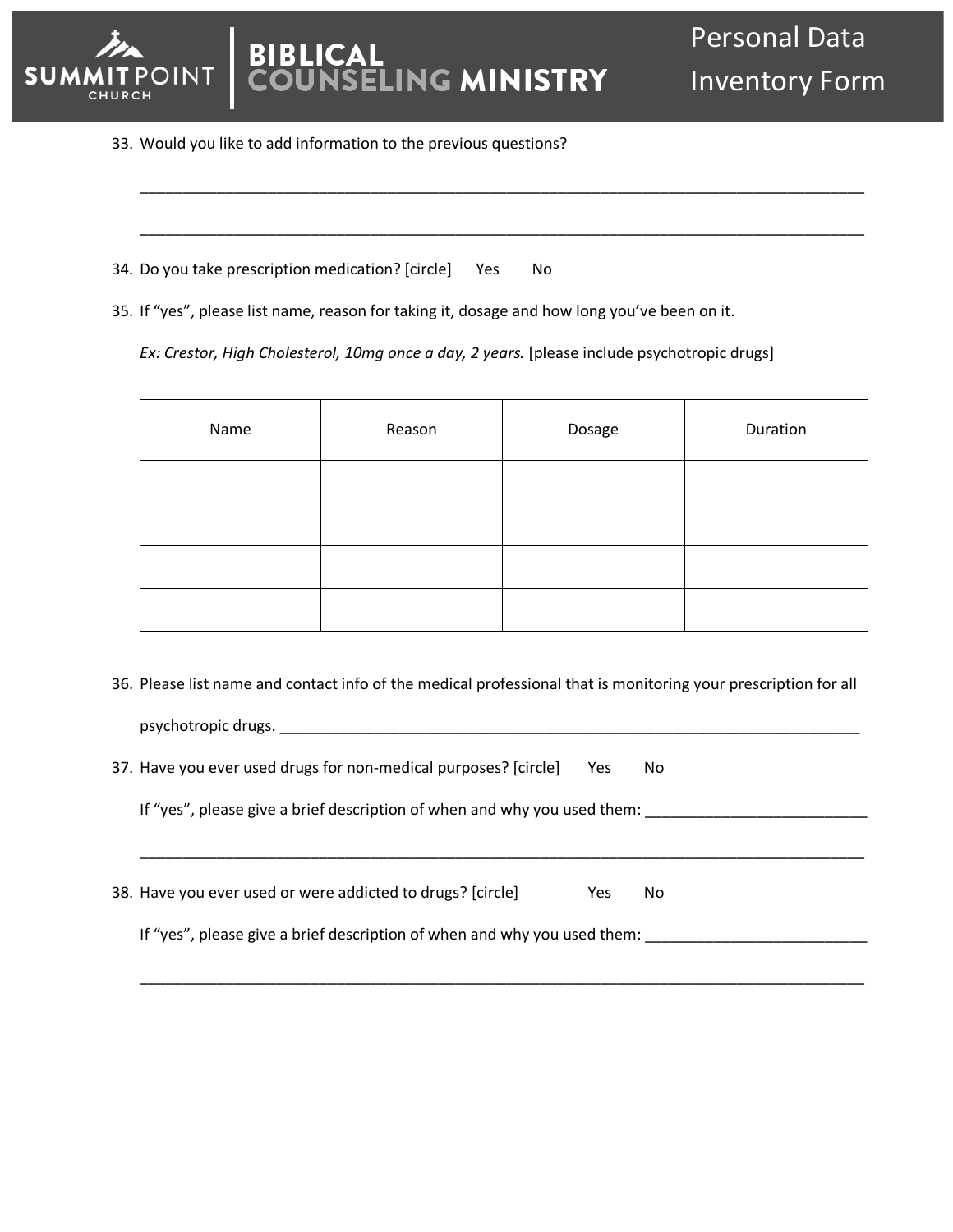## Background Information

**SUMMI** 

CHURCH

39. Other than your parents, was there any other significant role model growing up? [circle] Yes No

\_\_\_\_\_\_\_\_\_\_\_\_\_\_\_\_\_\_\_\_\_\_\_\_\_\_\_\_\_\_\_\_\_\_\_\_\_\_\_\_\_\_\_\_\_\_\_\_\_\_\_\_\_\_\_\_\_\_\_\_\_\_\_\_\_\_\_\_\_\_\_\_\_\_\_\_\_\_\_\_\_\_\_\_\_

40. If "yes", explain:

| 41. Parenting was [circle on scale]:                                                                         |
|--------------------------------------------------------------------------------------------------------------|
| $1 - - - 2 - - - - 3 - - - - 4 - - - - 5$ (1 = Permissive, 5 = Authoritarian)                                |
| $1 - - - 2 - - - - 3 - - - - 4 - - - - 5$ (1 = Disengaged, 5 = Involved)                                     |
| 42. Were your parents divorced? [circle]<br>No.<br>Yes                                                       |
| 43. Home atmosphere was [circle]:<br>Outwardly religious<br>Affectionate<br>Critical                         |
| Perfectionistic<br><b>Authentically Christian</b><br>Hostile                                                 |
| 44. Was there abuse in your past? [circle all the apply]<br>Emotional<br>Physical<br>Sexual<br>No            |
| 45. If yes, explain:                                                                                         |
|                                                                                                              |
|                                                                                                              |
| 46. Was there substance abuse in your family? [circle]<br>Yes<br>No                                          |
| If yes, explain:                                                                                             |
|                                                                                                              |
| 47. Have you ever been arrested? [circle]:<br>Yes<br>No                                                      |
| 48. Have you recently had significant circumstances/events in your life [i.e. job loss, birth, death, etc.]? |
| [circle]<br>If yes, explain:<br>Yes<br>No                                                                    |
|                                                                                                              |
|                                                                                                              |
|                                                                                                              |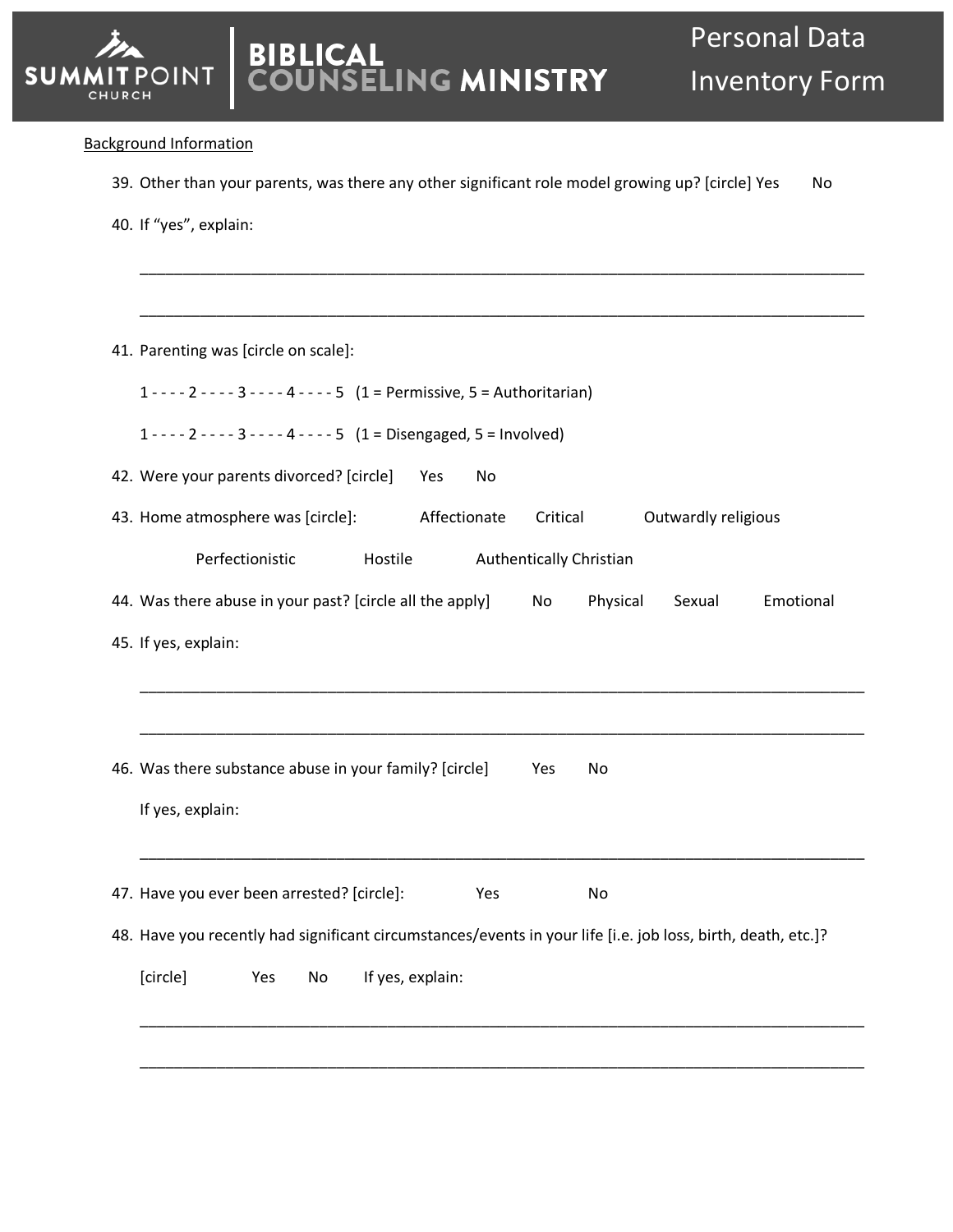

|  |  |  | 49. Did you have any significant traumatic events as a child or have you ever had an extreme emotional |
|--|--|--|--------------------------------------------------------------------------------------------------------|
|  |  |  |                                                                                                        |

| reaction to a situation in your life? |  |  |
|---------------------------------------|--|--|
|---------------------------------------|--|--|

| 50. Have you ever had any counseling or psychotherapy? [circle]<br>Yes<br>No                        |
|-----------------------------------------------------------------------------------------------------|
| If "yes", a. Do you know what type of counseling or psychotherapy?                                  |
|                                                                                                     |
| 51. Are you currently receiving other counseling?<br>Yes<br>No                                      |
|                                                                                                     |
| Faith Background                                                                                    |
| 52. Do you have a growing relationship with the Lord Jesus Christ? [circle] Yes<br>No               |
|                                                                                                     |
| b. How would you describe your relationship with the Lord today? __________________________________ |
| 53. Have you been baptized? [circle]<br>No<br>Yes                                                   |
|                                                                                                     |
| 54. How often are you in God's Word? [circle] Multiple times a day<br>Several<br>Daily              |
| times/week<br>At least a couple times a week<br>Not at all                                          |
| 55. How often do you pray?[circle]<br>Multiple times a day<br>Daily<br>Several times/week<br>At     |
| least a couple times a week<br>Not at all                                                           |
| 56. Are you serving Christ at Summit Point? [circle] Yes<br>No.<br>If "yes", where?                 |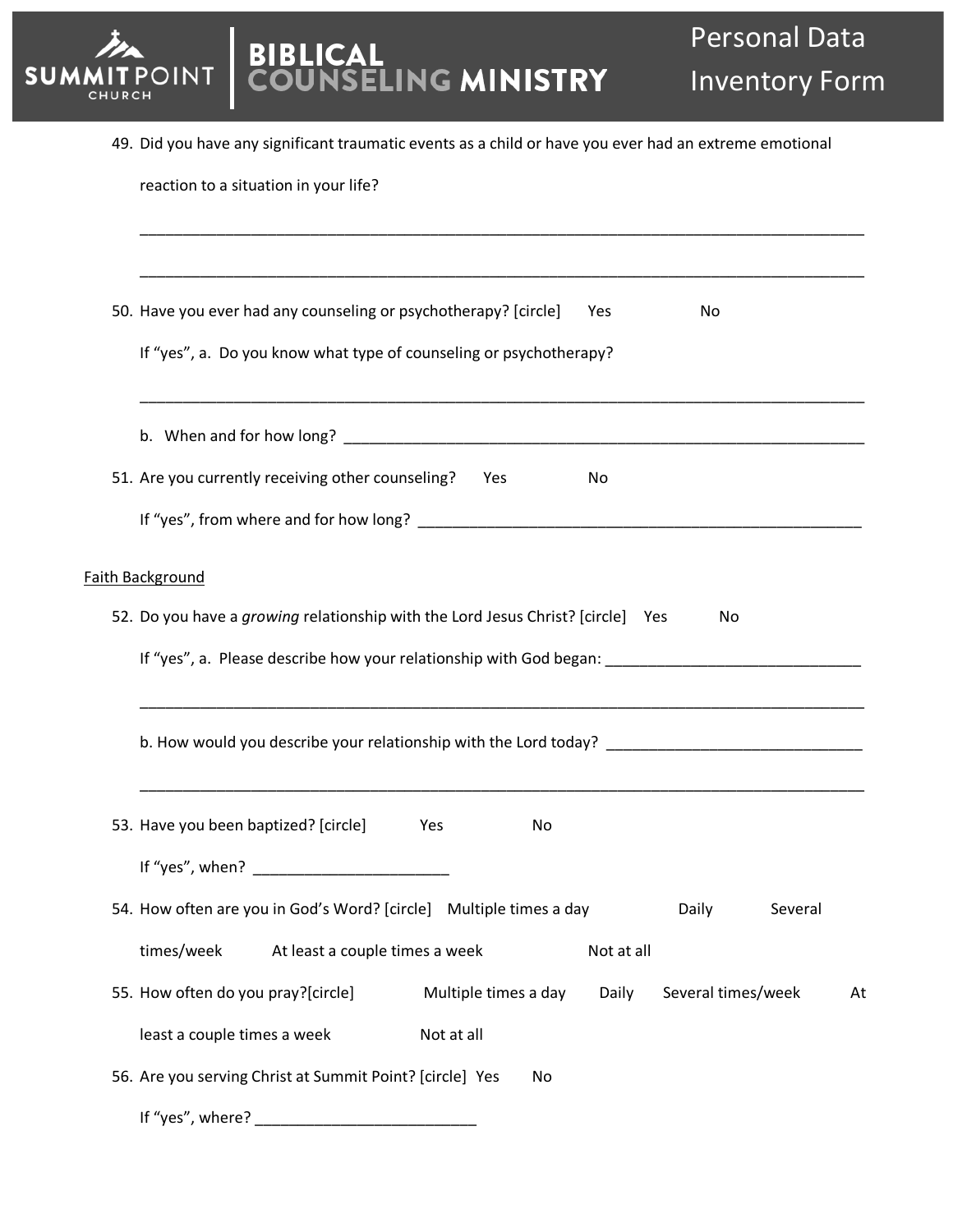BIBLICAL<br>COUNSELING MINISTRY **Personal Data Inventory Form** OINT 57. Has your spouse put his/her faith in Jesus Christ as their Lord and Savior? [circle] N/A Yes No Briefly answer the following questions: 58. From your perspective, what would you say is/are the problem[s] you want to address through counseling? 59. What have you done so far to address it/them? 60. How can we help? What are your expectations in coming to counseling? 61. What, if anything, do you fear?

**SUM**